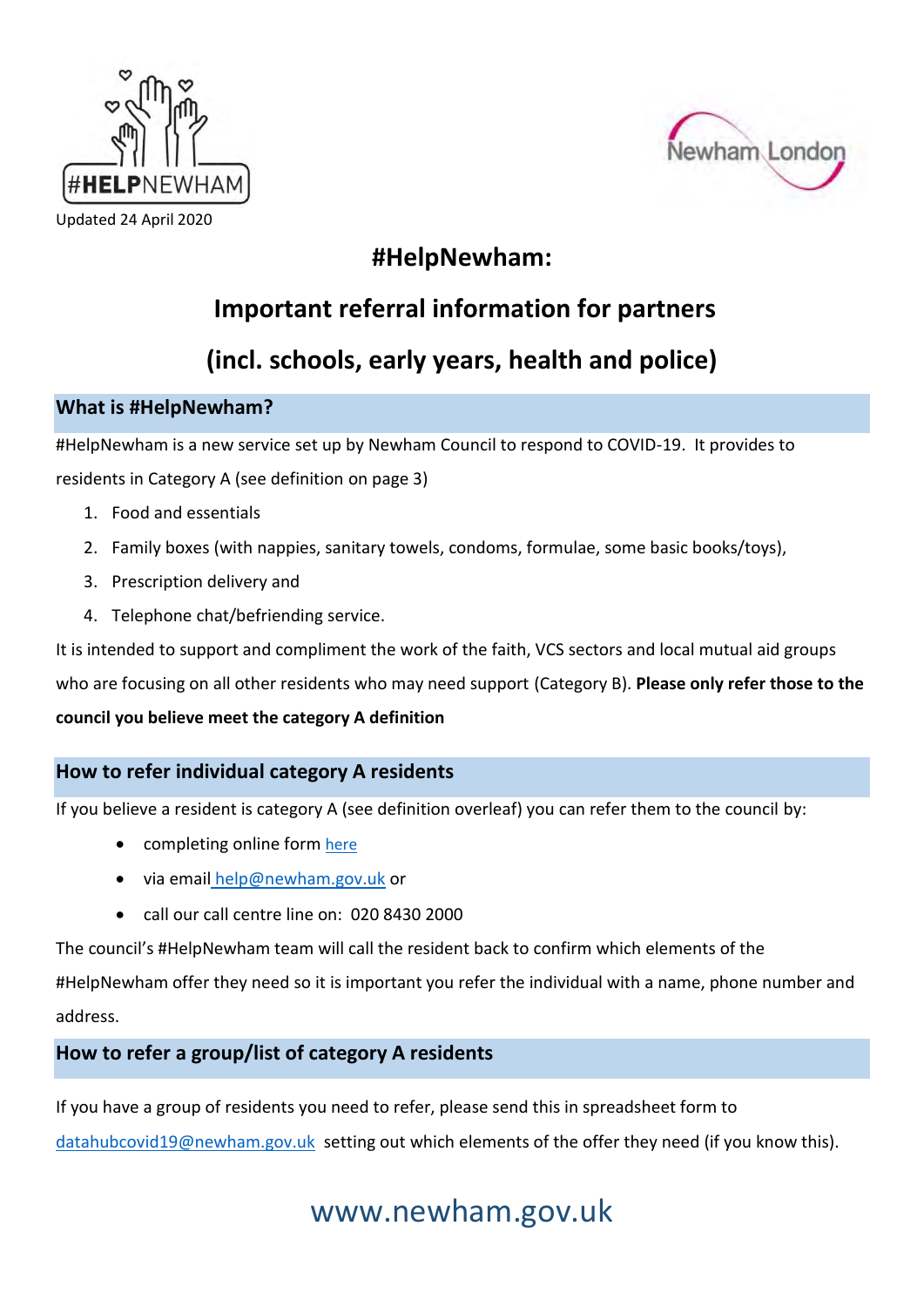



#### **Referrals for residents that need family boxes**

Please note, the council is accepting referrals from partner organisations of residents who may benefit from a family box (this is not listed on the webform as a public offer and is only open to other professionals and VCS organisations). We expect many schools, early years' settings and other professionals may be well placed to identify vulnerable families. To make a referral please use the same methods as outlined above. Please specify if referring for a family box if it is: newborn, 0-3 years, Over 3s small box, Over 3s large family box.

#### **Weekend only - How to get out of hours food supplies**

If the resident can wait until a normal working day please wait. This referral pathway is for **urgent same day, WEEKEND cases only** and will not provide a week's worth of supplies. DO NOT REFER TO THESE ORGANISATIONS DURING THE WEEK. People referred to this emergency list will not automatically be added for weekly food supplies from #HelpNewham.

Please email through the following details: the resident's name, address, phone number and number of adults and children in the household. Please also mention any specific items that are *urgently* needed over and above standard food items. If requests are sent **before 11am on a Saturday and before 2pm on a Sunday** then the providers can guarantee a parcel will be sent out the same day.

**SATURDAY ONLY:** Borough-wide cover will be provided by Ascension on Saturday only. Complete the Ascension urgent referral form by clicking [here.](https://docs.google.com/forms/d/e/1FAIpQLScWm0IttzkawLfBngu8_tjodJiYl8cvEn-MfzBwMPE9DXP-3Q/viewform?usp=sf_link) The cut off time for referrals is 11am.

**SUNDAY ONLY:** Sundays – Borough wide coverage will be provided by UKIM Masjid Ibrahim & Islamic Centre and Subco Trust on Sunday only. Send requests to [taskin@subcotrust.org.uk](mailto:taskin@subcotrust.org.uk) or phone 07956 390017. The cut off time for referrals is 2pm.

#### **What to do if a resident has received a letter from NHS Shield**

The resident will need to register using the details included in the letter that they received from central government. They can then indicate what type of support they need. Please support them through this process if they need help.

# www.newham.gov.uk